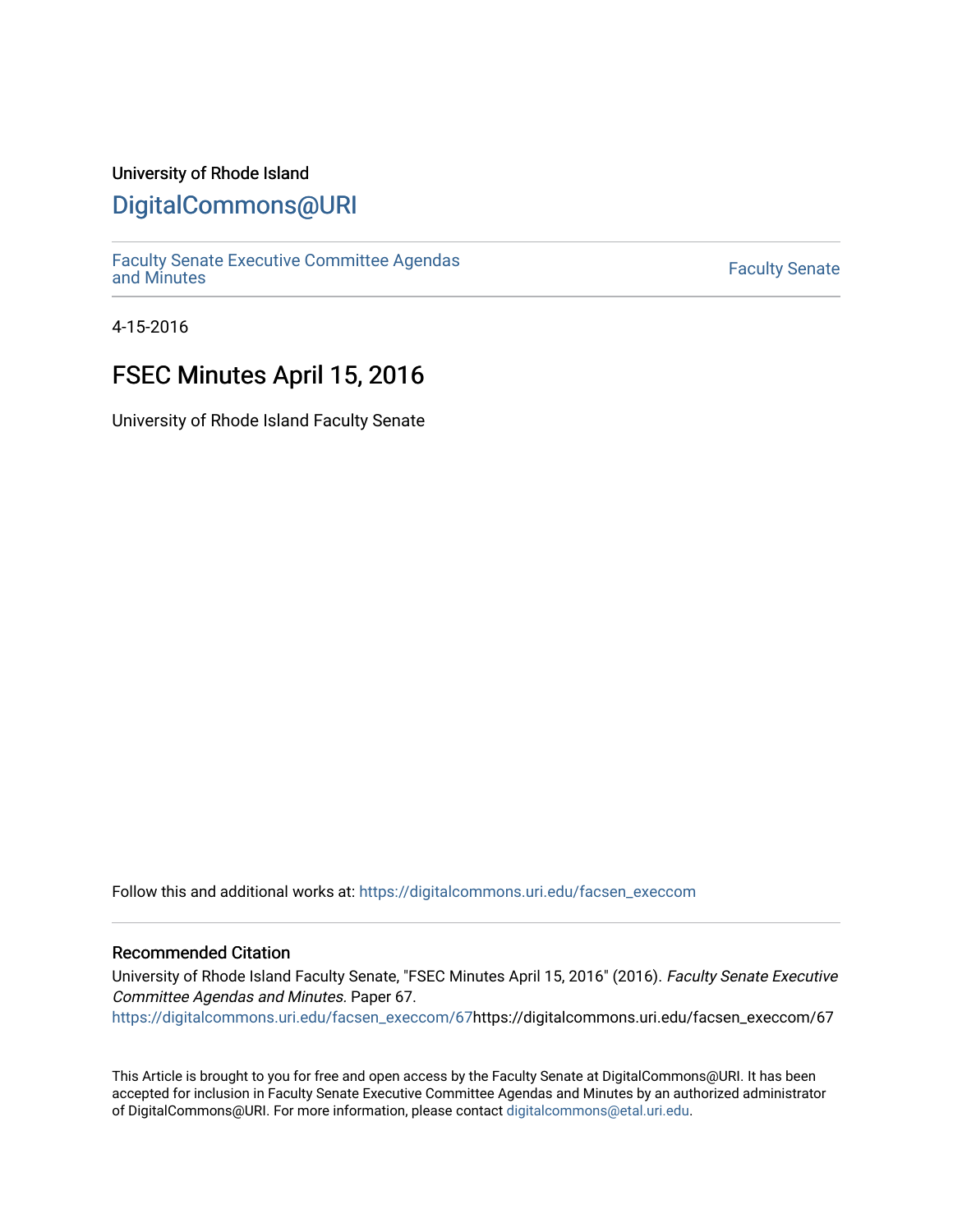## **THE UNIVERSITY** OF RHODE ISLAND

**FACULTY SENATE OFFICE**

### **Faculty Senate Executive Committee Meeting #28 April 15, 2016**

### **MINUTES**

- **1.** The meeting was called to order at 8:05 AM on Friday, April 15, 2016, in the President's Conference Room, Green Hall, Chairperson Rollo-Koster presiding. Senators Kusz, Rarick, Sullivan, and Tsiatas were present
- **2.** The Committee finalized the selection of the Sheila Black Grubman Faculty Outstanding Service Award recipient. Discussion followed about improving the process for next year.
- **3.** Senator Welters and Vice Chairperson-elect Conley joined the meeting.
- **4.** Minutes of FSEC Meeting #27, April 8, 2016 were approved as amended.

#### **5. ANNOUNCEMENTS/CORRESPONDENCE/REPORTS**

- **a.** FSEC members confirmed their availability for upcoming meetings with candidates for the Dean of the College of Health Sciences.
- **b.** The FSEC discussed the proposed changes to the membership of the Curricular Affairs Committee (CAC) submitted as part of the CAC Report to the Senate for the April 21<sup>st</sup> meeting. The Committee decided that Senate committee membership changes as a result of the college reorganizations should be proposed in the next academic year. Many college ballots have been prepared based on the existing membership and college allocation of representatives.
- **6.** Athletic Director Bjorn and Professor Harps-Logan, Chair of the Athletics Advisory Board (AAB), were welcomed to the meeting at 9:00 AM. They provided the Committee with an overview of the athletic program: 500 student athletes, 18 varsity sports, and 22 teams. They discussed with the Committee the systems and practices that are in place that support the academic success of student athletes and their progress toward degree completion. Five dedicated academic advisors in University College and a student athlete advisory committee (peer advisors) were cited as effective resources that offer support to athletes. Challenges for the athletic programs were discussed. These include scheduling games and travel in order to minimize missed class time, accommodating schedule changes due to weather